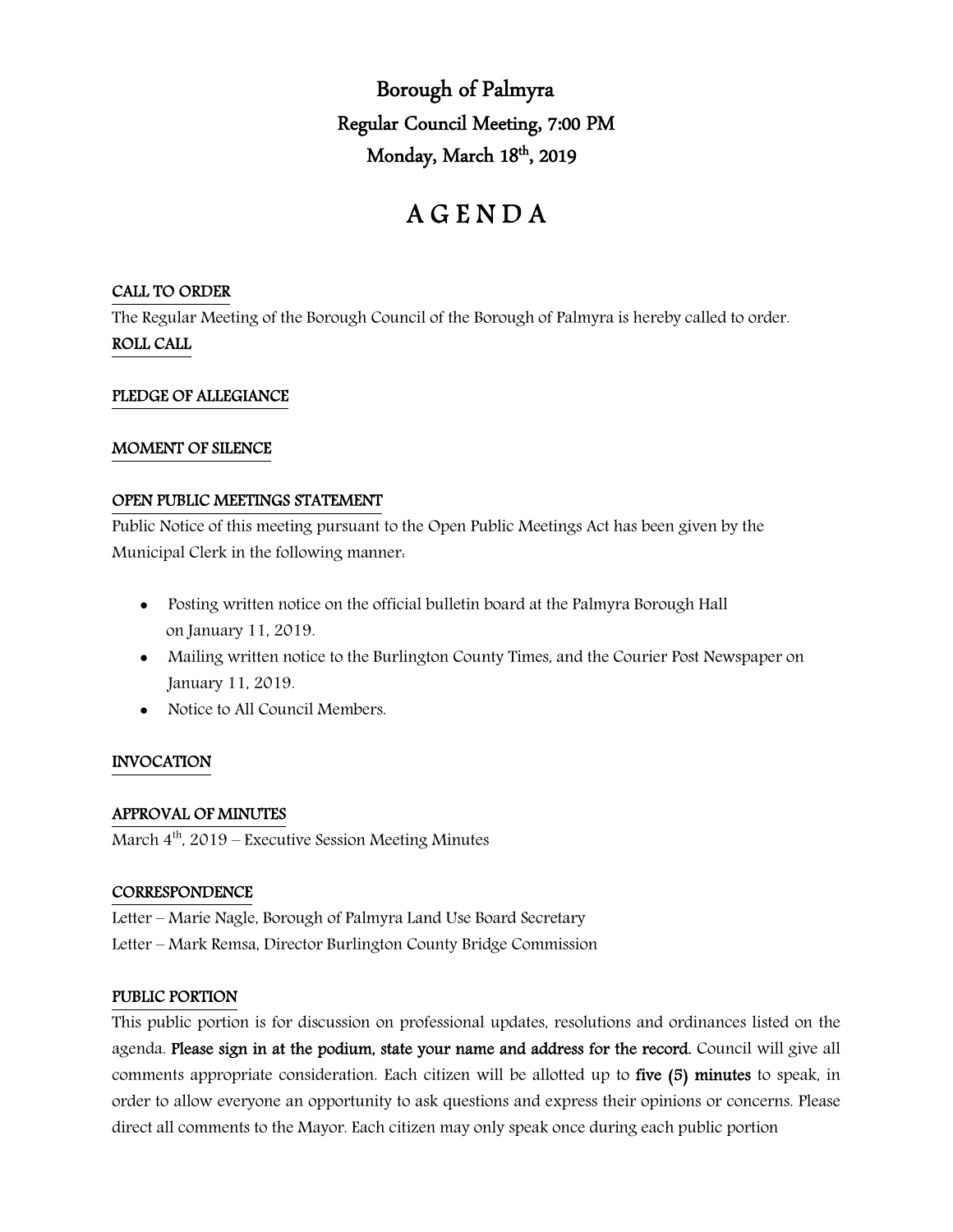### RESOLUTIONS

.

Resolution 2019-76, Resolution in Support of Path to Progress Recommendations Made by New Jersey Economic and Fiscal Policy Workgroup

Resolution 2019-109, Resolution Authorizing the Payment of Bills for the Month of March 2019 In the Amount of \$1,929,787.60

### MOTION TO APPROVE TREASURERS REPORTS

• February 2019

# COMMUNITY SPOTLIGHT

Free Mammograms – March  $21<sup>st</sup>$ , 2019 Virtua for Life, Burlington. NJ Rabies Clinic – Saturday, April  $6<sup>th</sup> 1:00 - 3:00$  PM at the Community Center PIA River Cleanup – April 6<sup>th</sup>, 2019 PHS presents "High School Musical" – performances April  $12^{th}$ ,  $13^{th}$ ,  $14^{th}$ ,  $2019$ Phoenix 15 Studios hosting Fundraiser for American Cancer Society – March  $30<sup>th</sup>$ , 2019

# PUBLIC REMINDERS

#### DISCUSSION ITEMS

#### NEW Business

Public Events

• Easter Egg Hunt Palmyra & Public Safety Day Land Use Board - Class IV Appointee YMCA Summer Camp Agreement Legion Field and Grove Park Usage Digital Sign Event posting Borough Newsletter

#### OLD Business

MS Office 365 migration – questions for Governing Body Tony's Barber Shop Mural

#### ADMINISTRATOR REPORT

Adult Use Cannabis Bill – update PRC Lion's plaque – update Piezometer wells for measuring water table – update 609B Broad St; damage to sewer main – update 515 Race St – update 633 Garfield Ave – update